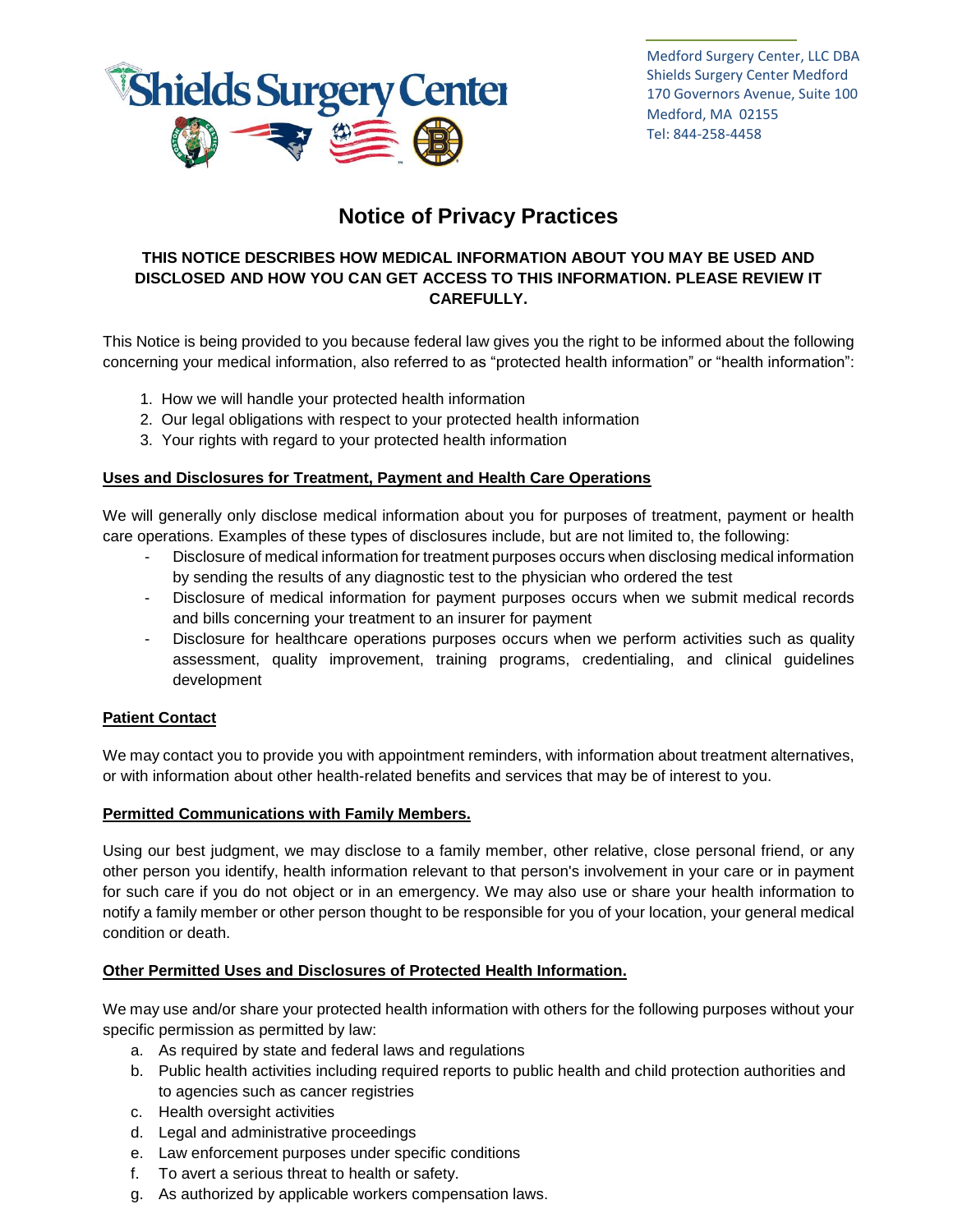

Medford Surgery Center, LLC DBA Shields Surgery Center Medford 170 Governors Avenue, Suite 100 Medford, MA 02155 Tel: 844-258-4458

h. Permissible public health, health care operations and research purposes involving limited identifiable orde-identified information.

#### **Uses and Disclosures that Require Your Written Authorization.**

If we desire or are requested to use or disclose your protected health information for other than the purposes listed above, we must first obtain your written permission. If you provide written permission for the use or disclosure of your protected health information, you may revoke such consent at any time in writing or, in certain cases verbally, except to the extent that providers have already acted upon your previously provided consent.

## **Your Health Information Rights**

The health and billing records we maintain are the physical property of the affiliated surgery center that rendered medical treatment to you. You have the following rights with respect to your protected health information:

- a. Request a restriction on certain uses and disclosures of your health information by delivering the request in writing to our office/facility—we are not required to grant the request but we will comply with any request granted
- b. Obtain a paper copy of the Notice of Privacy Practices for Protected Health Information ("Notice") by making a request at our facility
- c. Right to inspect and copy your health recordand billing record—you may exercise this right by delivering the request in writing to our facility orby using the form we provide to you upon request
- d. Right to request that your health care record be amended to correct incomplete or incorrect information by delivering a written request to our facility or by using the form we provide to you upon request. (Please note that we not required to make such amendments); you may file a statement of disagreement if your amendment is denied, and require that the request for amendment and any denialbe attached in all future disclosures of your protected health information
- e. Right to receive an accounting of disclosures of your health information made in the six years prior to the date on which the accounting is requested as required to be maintained by law by delivering a written request to our facility or by using the form we provide to you upon request. An accounting will not include internal uses of information for treatment, payment, or operations, disclosures made to you or made at your request or disclosures made to family members or friends in thecourse ofproviding care
- f. Right to confidential communication by requesting that communication of your health information be made by alternative means or at an alternative location by delivering the request in writing to our office/hospital using the form we give you upon request

If you want to exercise any of the above rights please contact the surgery center in person or in writing, during normal hours. We will provide you with assistance on the steps to take to exercise your rights.

You have the right to review this Notice before signing the consent authorizing use and disclosure of your protected health information for treatment, payment, and health care operations purposes.

#### **Our Responsibilities**

We are required to:

- Maintain the privacy of your health information as required by law
- Provide you with notice as to our duties and privacy practices as to the information we collect and